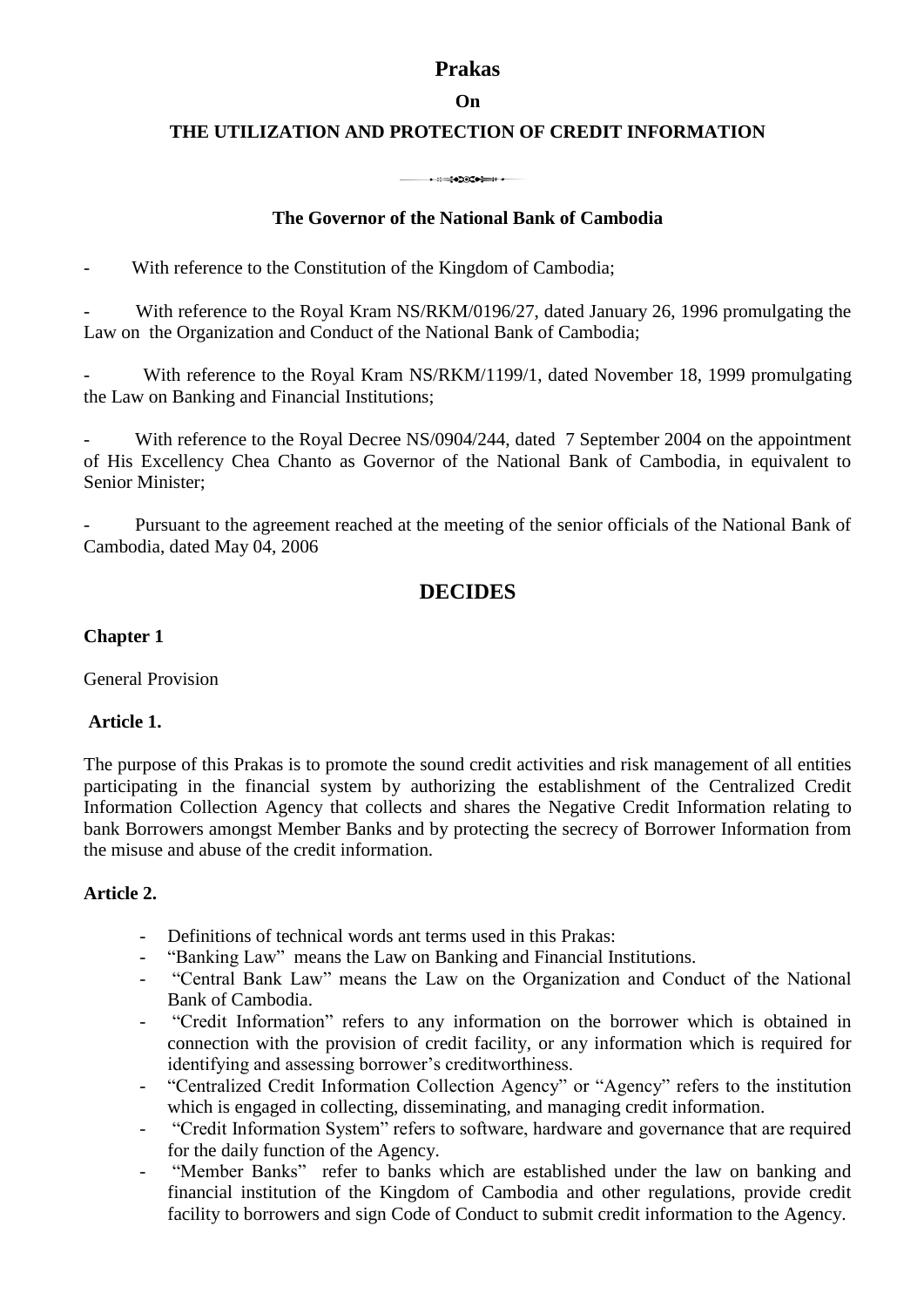- "Other Participants" refers to a person, entity and financial institutions other than banks who have intention to be participants of the CIS and who are approved for the participants by the National Bank of Cambodia.
- "Credit Facility" refers to loan or any other kind of credit provided to the borrower by a financial institution.
- "Borrower" refers to an individual or a business entity for which the credit facility is provided.
- "Identification Information" refers to information which is required to assess the correct identification of an individual or a business entity.
- "Negative Credit Information" refers to information on overdue loans (more than 90 days past due), including principal and interest, and defaults on overdraft account as defined in the Code of Conduct.
- "Arrears" refers to more than 90-days overdue loans as defined in the Subject 18, Appendix 4 (Definition of Terms and Parameters Used in the CIS) of the Code of Conduct.
- "Default" refers to returned checks or dishonored bills due to insufficient or no funds or other reasons as specified in the Subject 18, Appendix 4 of the Code of Conduct.

- 1. Banks which are established under the Banking Law and other regulations and have intention to participate in the CIS shall sign the Code of Conduct with the National Bank of Cambodia.
- 2. The Code of Conduct that describes the collection, dissemination, management, and utilization of credit information shall be prepared and enforced by the National Bank of Cambodia.
- 3. The terms and conditions of the Code of Conduct may be modified from time to time as determined by the National Bank of Cambodia or in agreement with the CIS Management Committee.
- 4. A person, entity and financial institutions other than bank who have intention to be participants of the CIS may submit applications for participation to the National Bank of Cambodia.

# **Article 4**

The National Bank of Cambodia shall designate the Chairman of the Board of the Directors of the Agency hereafter "CIS Board of Directors" who will be in charge of its operations. The Chairman may delegate the supervision and control of the daily function to a Management Committee Chair.

# **Chapter 2**

Establishment of the Credit Information System

# **Article 5**

- 1. The NBC shall be the Agency engaged in operating and managing the CIS and developing various policies regarding its ongoing operations.
- 2. The Agency shall develop and maintain the web-based credit information sharing system through which member banks and the authorized other financial institutions shall report and share centralized credit information.
- 3. The Agency shall be comprised of CIS Board of Directors, Management Committee and Operations Team. The Chairman of the CIS Board of Directors shall appoint 6 to 8 directors from within the Agency and from Member Banks, if necessary. Members of the Management Committee other than necessary number of participants from the Agency may include representatives of Member Banks recommended by the CIS Board of Directors, a representative of the Association of Banks in Cambodia and expert person(s) recommended by the CIS Board of Directors. The Operations Team shall be comprised of a leader and staffs of the IT Office of the Agency.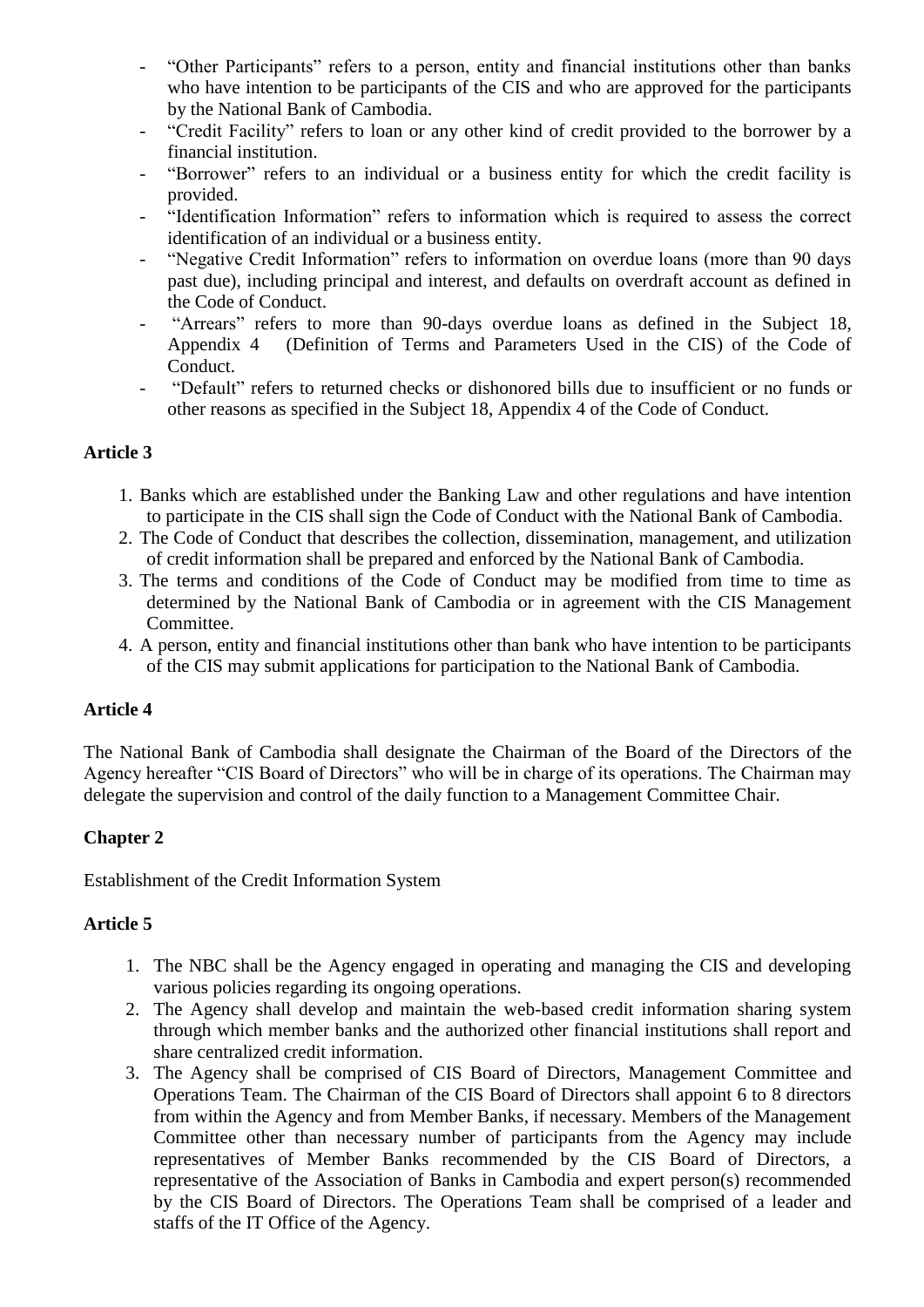4. The Agency is authorized to impose penalty or suspend the CIS membership of the member banks and other participants who are in breach of the Code of Conduct.

# **Article 6**

- 1. Member Banks and other participants of the CIS are hereby authorized to submit credit information in an electronic data format on a regular basis as specified in the guidelines to the Agency for the purpose of sharing credit information.
- 2. Any officer or employee and Member Bank who honestly manages and reports credit information into the CIS cannot be held liable for a breach of Chapter 15 on Professional Secrecy of the Law of Banking and Financial Institutions, unless he or she makes a breach in Article 18 of this Prakas .
- 3. Member Banks are authorized to have access to the credit information system managed by the Agency and utilize the credit information solely for the purpose of assessing the credit worthiness of a borrower.

# **Chapter 3**

Management of Credit Information

# **Article 7**

- 1. The Agency shall establish the Management Committee in order to make the decision on the items listed below through consultation. Items (a) through (c) require the approval by the CIS Board of Directors prior to action. Items (d) and (e) can be determined and implemented by the Chair of the Management Committee, but they must be reported to the CIS Board of Directors ex post.
	- a. Matters pertaining to concrete Kinds of credit information to be collected by the Agency and retention period under the provision of the applicable Law
	- b. Matters pertaining to Bearing/Sharing and Settlement of the operational cost that is incurred in the process of centralized collection, management, and utilization of credit information by the Agency and investment on a new project
	- c. Matters pertaining to the investigation of the actual conditions of compliance with duties of financial institutions to provide credit information and imposition and usage of penalties
	- d. Matters pertaining to a preventive measure in case of misuse and leakage of credit information for purposes other than permitted by the Law
	- e. Specifics necessary for centralized collection, management, and utilization of credit information and supervision of the CIS Operations Team.
- 2. A Chair of the Management Committee shall be appointed by a Chairman of the CIS Board of Directors.
- 3. A Chair of the Management Committee shall organize and supervise the CIS Operations Team for daily functions of the CIS. A Leader of Operations Team shall be nominated among the staffs of the IT Office of the Agency and be appointed by the Chairman of the CIS Board of Directors.

# **Article 8**

- 1. The Agency should manage credit information in such a manner that credit information is accurate and up-to-date.
- 2. Out-dated credit information beyond the retention period that can give rise to disadvantage to Customers must be removed from the credit information system.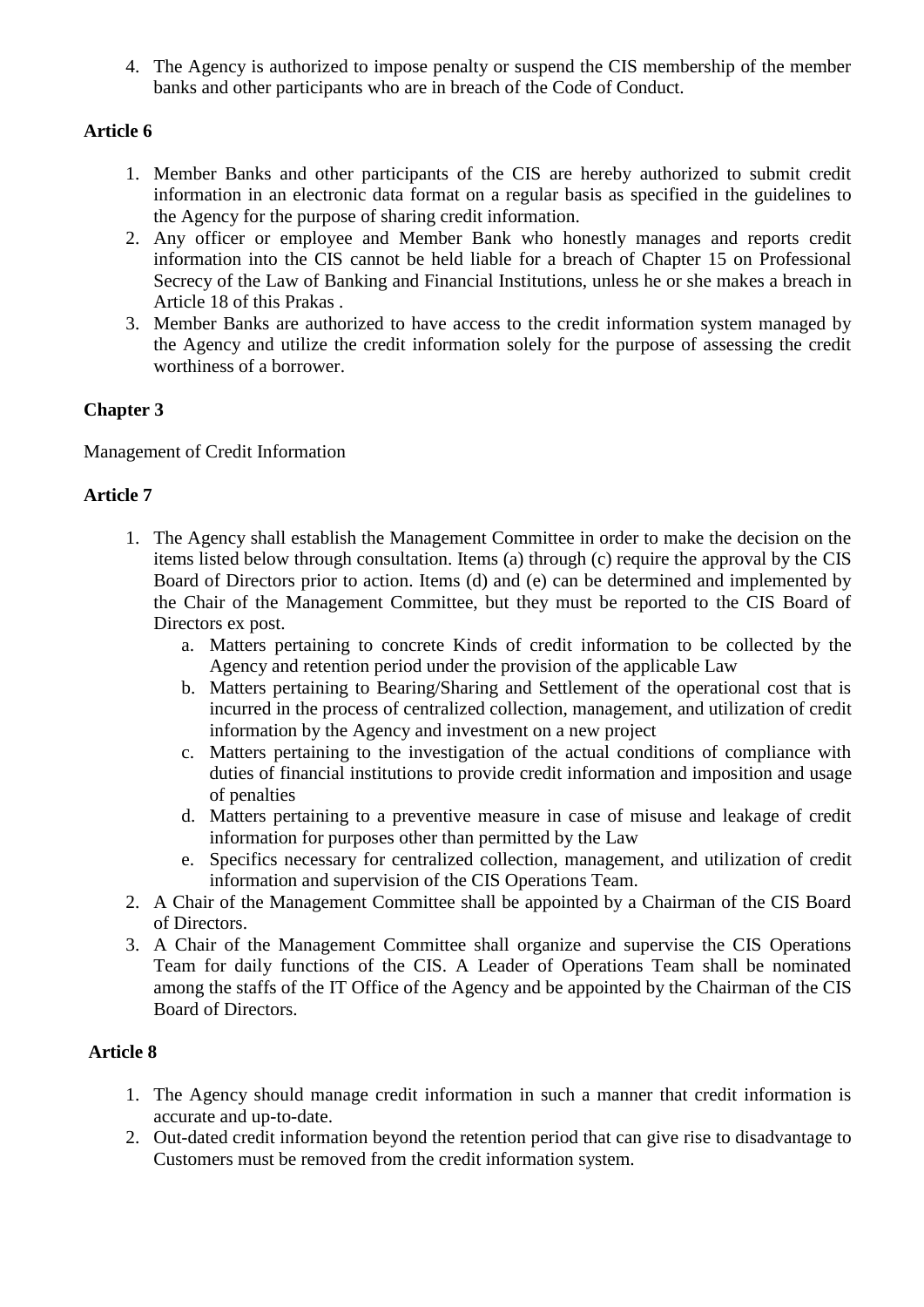The Agency shall implement necessary technological and physical security measures in order to protect credit information from any third party's unauthorized access, loss, alteration, damage or destruction of credit information and other external threats arriving over the network.

### **Article 10**

The Agency shall prepare the Management Guidelines that clarify the internal procedures for the collection, management, and utilization of the credit information.

#### **Chapter 4**

Protection of Borrowers' Credit Information

#### **Article 11**

 The Agency shall publicly disclose the matters regarding the type of credit information to be collected, disseminated, managed and utilized, the purpose of credit information management, the recipient of credit information and the rights of borrowers with regard to this subject.

#### **Article 1**

In case each Member Bank intends to provide individual credit information on the items listed below to the Agency, it shall obtain consent in writing from the individual using the form in Annex 2 of this Prakas.

- (a) Outstanding loans
- (b) Identity information such as Individual's name, address, and identification number.
- (c) Specifics listed in the Code of Conduct

#### **Article 13**

 Member Bank shall notify Borrower before reporting borrower's negative credit information to the Agency and keep a record of Notification to Borrower Form from Annex 4 of this Prakas.

#### **Article 14**

 Individual credit information shall be provided and utilized exclusively for the purpose of assessing borrower's creditworthiness and judging whether to establish or maintain financial transaction with the borrower. However, this shall not apply to cases where the individual consent in writing to the provision and utilization of his or her credit information for other purposes, or where the individual voluntarily provide his or her credit information.

### **Article 15**

 An individual may, after taking all reasonable steps to establish his or her identity, request a perusal copy of one's own credit information to a Member Bank where he or she maintains his or her account. In such case, the individual shall be provided with a copy of credit information record retained by the Agency within reasonable time.

#### **Article 16**

 Upon request from a Member bank, the Agency may provide necessary assistance to the individual in explaining the credit information released to him or her.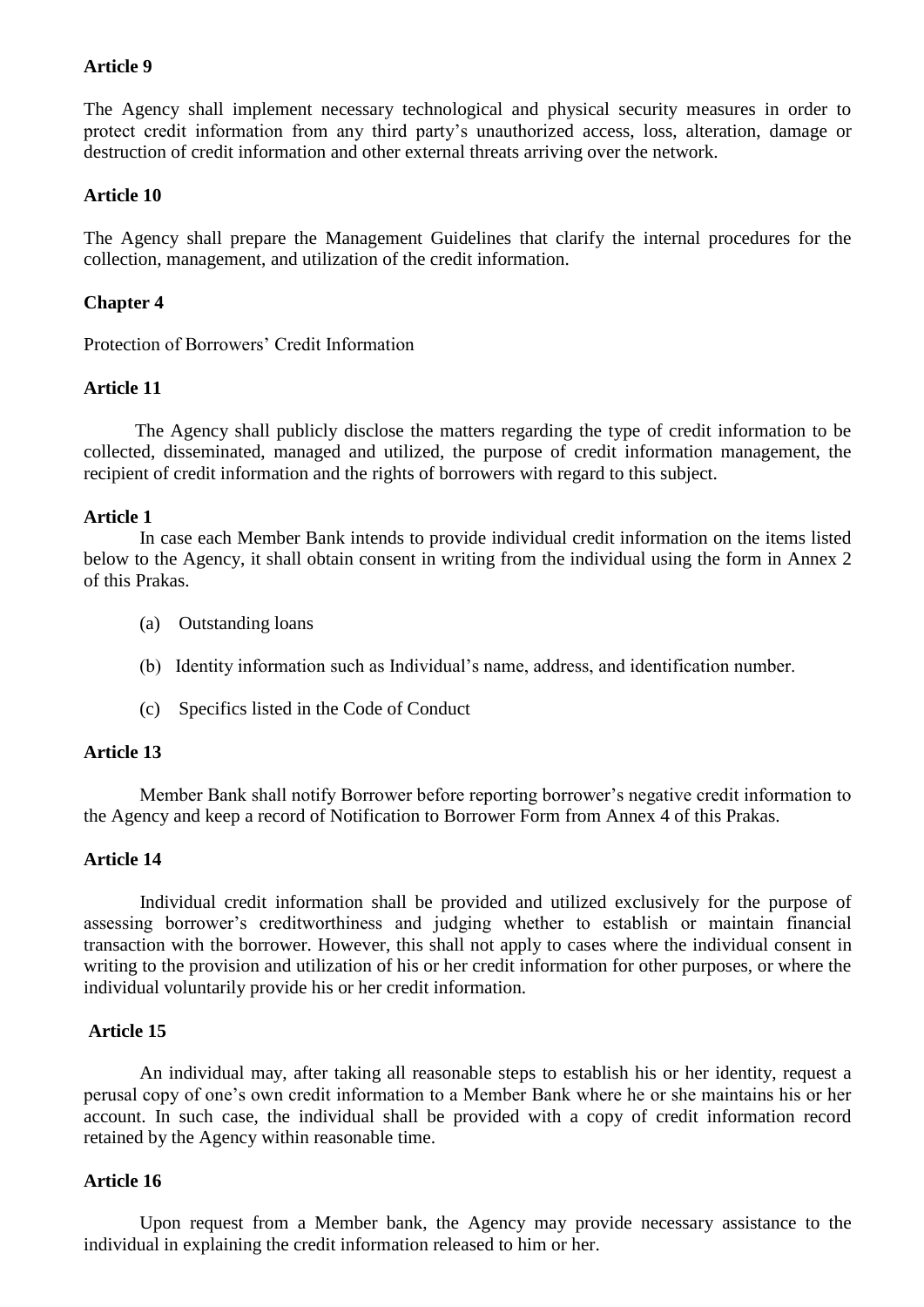- 1. In case the individual considers one's own credit information retained by the Agency to be different from the fact, he or she can make a correction request in writing to a Member Bank or to the Agency.
- 2. Upon receipt of a correction request made pursuant to Paragraph 1 of Article 17, a Member Bank and the Agency shall send the Request for Verification, from using the CIS web screen, within seven (7) business days from the date of receipt of correction request to Member Bank who initially registered data. If the request is valid, the Member Bank who initially registered data shall have it recorded to the credit information system within seven (7) business days from the date of receipt of correction request and notify the customer.
- 3. In case the investigation cannot be completed within seven (7) business days from the date of receipt of correction request, the Member Bank shall notify the interim results to the individual and Agency. The Agency shall examine the case and deliver final conclusion within seven (7) business days from the date the investigation is completed.
- 4. The Agency and Member Banks shall retain records that include procedures and results of the credit investigation.

# **Article 18**

 Any officer or employee of the Agency and a Member bank who is entrusted with the collection, dissemination, management and utilization of credit information shall not for any purpose other than prescribed in this Prakas reveal or make use of individual's credit information which they have become aware in connection with the performance of his/her duties.

## **Chapter 5**

### Supplementary Provisions

### **Article 19**

- 1. In case the Agency or a Member bank inflict a loss on the individual due to the violation of Article 17, they shall be held responsible for indemnification against all costs, charges, losses, damages and expenses incurred. However, this shall not apply when the Agency or a Member bank are not found liable for any willful violation of this Prakas, bad faith, malice and gross negligence.
- 2. The Agency shall prepare the penalty and fee schedule for violation of this Prakas and the Code of Conduct, obtain the approval from the National Bank of Cambodia, and enforce the approved penalty and fee schedule.

### **Article 20**

A Chair of the CIS Management Committee shall prepare, with an aid from the Operations Team Leader, the annual budgetary plan for an approval by the CIS Board of Directors.

### **Article 21**

 Banks established under the Banking Law and other regulations and other participants to the CIS shall keep the Credit Information Report that is available from the CIS and the Borrower Consent Form for all loans made out and overdraft account established for borrowers after the signing date of this Prakas. In case that a bank is not a member bank to the CIS, a bank may keep its own internal credit information report instead. In this case, bank should demonstrate the relevance of its internal credit information inquiry process and acquire the permission from the National Bank of Cambodia to use its internal credit information report form instead.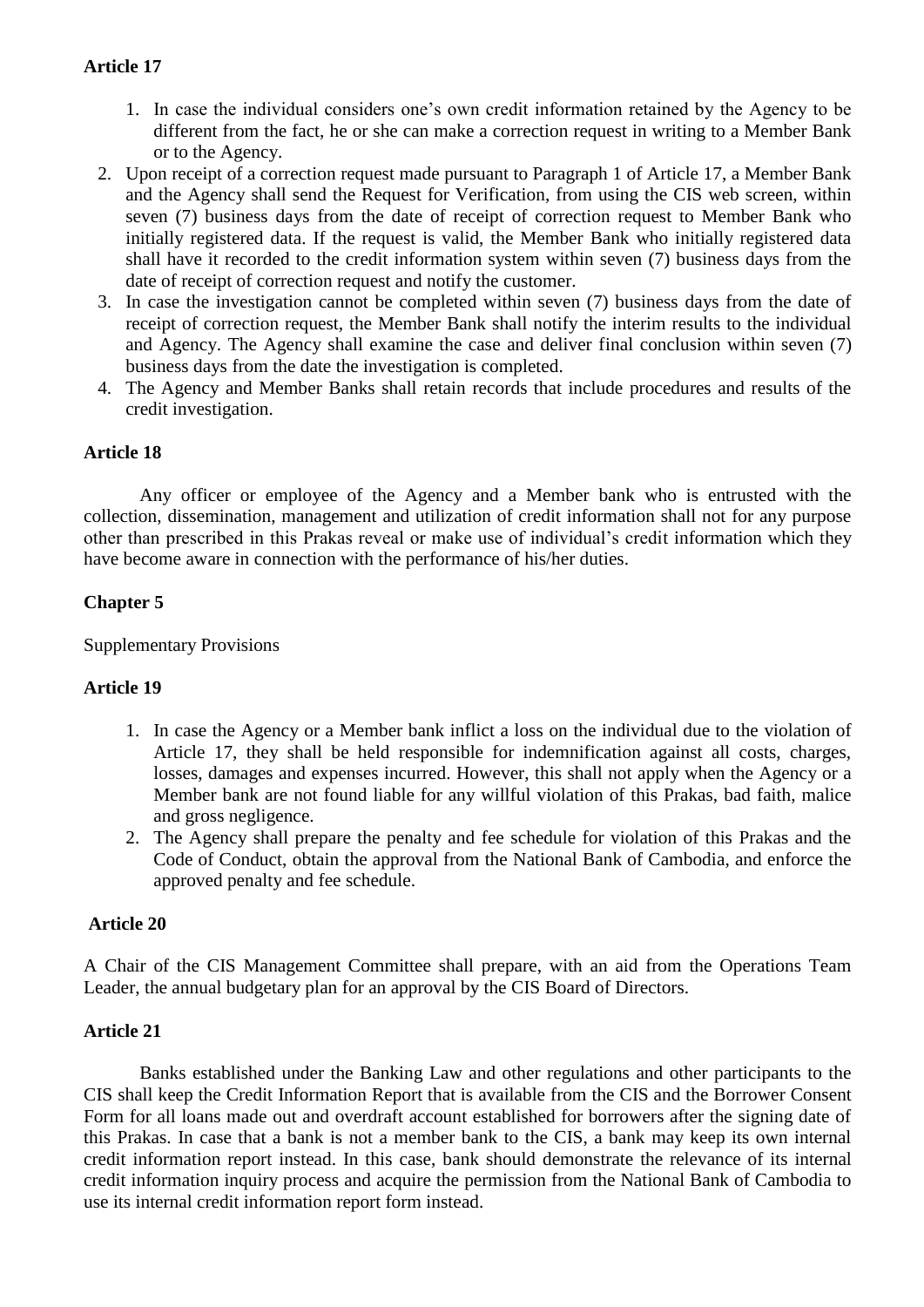The Direction General, the Secretariat General, the Inspection General, the Cashier General, all Departments of the National Bank of Cambodia, and all Banks and Financial Institutions, and the Representative Offices of foreign banks under the National Bank of Cambodia's supervisory authority shall strictly implement this Prakas.

Article 23

Other previous provisions contrary to this Prakas are hereby repeated.

Article 24

This Prakas shall have affect from the signing date.

Phnom Penh, May 10, 2006

The Governor

Signed and sealed: Chea Chanto

cc: - The parties concerned as stated in Article 22

- Administrative
- File
- The member of the Board of Directors
- CM "for info."
- Department of CM "for publication in the National Gazette"

Annex 1 of Prakas on the Utilization and Protection of Credit Information

Application for Participant of the CIS

Governor National Bank of Cambodia

Subject: Request for participation in CIS.

As mentioned in the above subject, I have the honor to inform H.E. the Governor that after fully understand the meaning of the Prakas on the Utilization and Protection of Credit Information, the credit information sharing among bank is very useful in enhancing the sound credit activities and in managing all banking risks involved.

Therefore, I would like to request the pleasure to H.E. the Governor to consider the possibility to authorize (the bank's name) to join as a participant of the credit sharing information system, which has been established by the Asian Development Bank.

Please the Governor accepts our high consideration.

Signature (Legal Entity)

Annex 2 of Prakas on the Utilization and Protection of Credit Information

Borrower Consent Form

XYZ Bank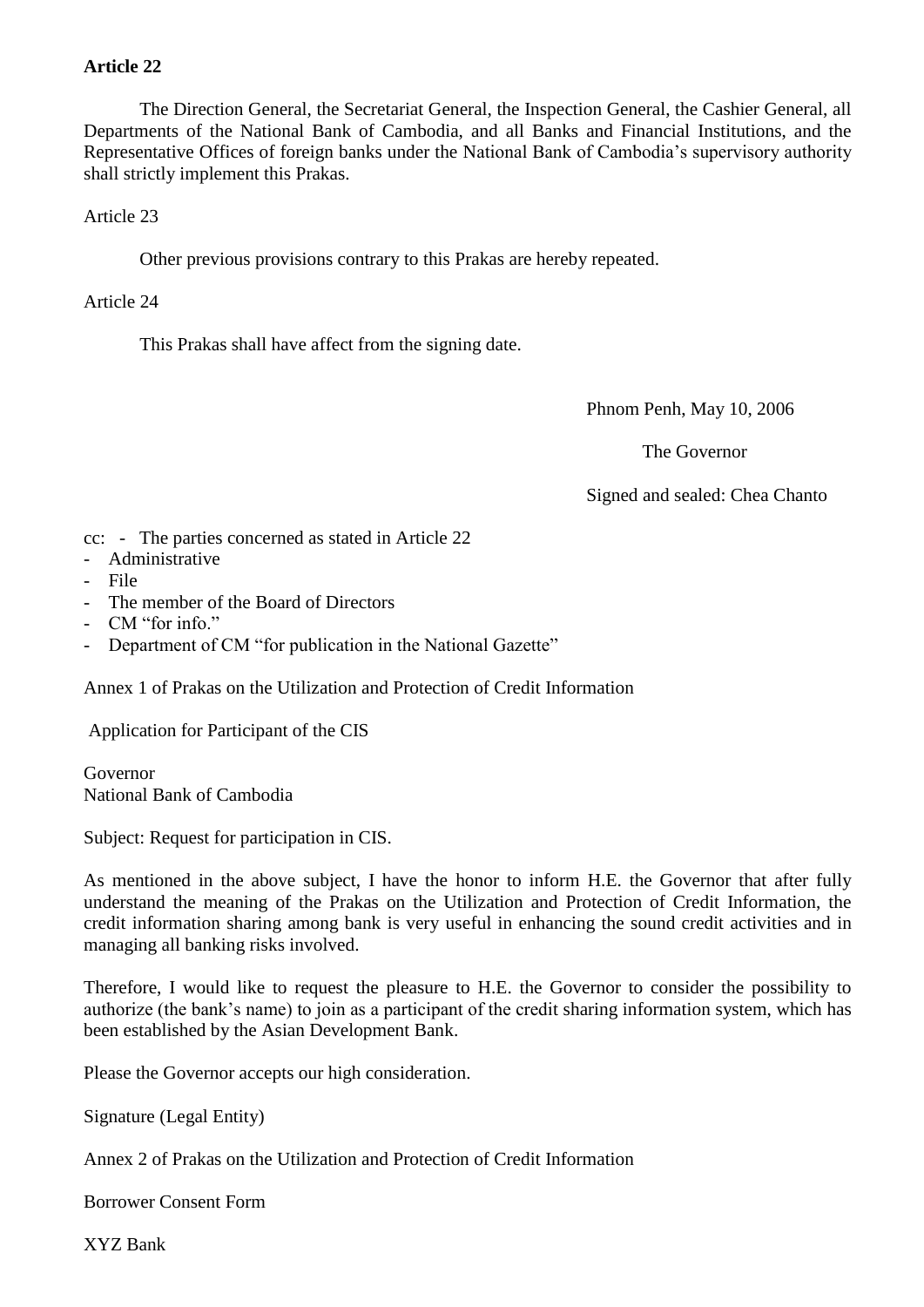(address)

Dear XYZ Bank,

The (negative) credit information that you acquired from my business transactions can be provided to a third party only upon my consent. Hereby I confirm my agreement on providing my (negative) credit information to the Centralized Credit Information Agency (NBC) for the purpose of assisting accurate assessment of my creditworthiness.

The types of credit information which will be provided are as follows:

- 1. Identification information, including Name, ID number/Business Registration number, address, business profession, and etc.
- 2. (Negative) credit information, including credit line, outstanding amount, amount in arrears, nominal amount on defaulting checks and bills, date of recognition, release, and etc.

This agreement will become effective on the date of signature.

ABC (Borrower Name)

 (Signature) (Date)

Annex 3 of Prakas on the Utilization and Protection of Credit Information

Through Web or formal letter

Request for Correction

Date:

I am ABC (representative of DEF Company) Address

To: XYZ Bank Address

I noticed that my credit information (or of DEF company), which had been reported in the Credit Sharing Information System is not accurate as stated followed:

¨ Name

¨ Address

¨ Arrears

¨ Reporting reason

¨ Other (please state the details)

Therefore, please rectify this information accordingly.

Signature

(Please tick in the box þ and state the correct information)

Annex 4 of Prakas on the Utilization and Protection of Credit Information

Notification to Borrower Form